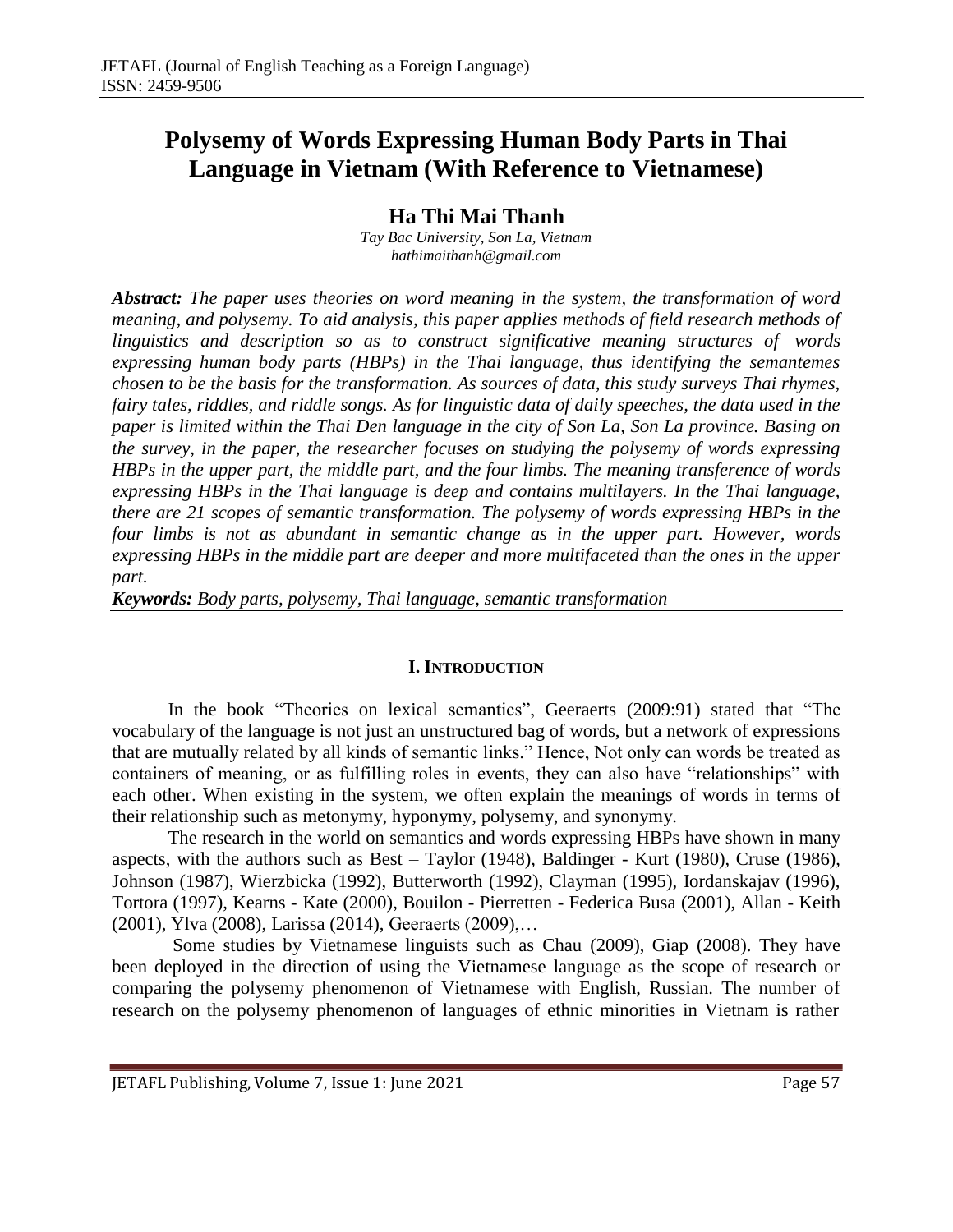limited, including the Thai language in Vietnam. Since language differences are commonly considered major barriers in this research, the author focuses on words expressing HBPs to reflect polysemy in the Thai language.

Words expressing HBPs belong to the basic layer of lexis - the one expressing things and phenomena around and close to humans which can reflect the old age of each language. In medicine, HBPs, when being looked at from the outside (external factors), are divided into the upper part, the middle part, the lower part, and the four limbs. Basing on the survey, in the paper, the researcher focuses on studying the polysemy of words expressing HBPs in the upper part *(* $n \epsilon$ *) - head);*  $\omega$ *n*<sup> $\alpha$ </sup> – *face;* the middle part (*xv* $\delta$  – *back,*  $w \in \mathcal{W}$  *heart*; the four limbs ( $\omega \omega$  - *arm;*  $\bar{\omega}$  - *hand;*  $\alpha$ <sup>*i*</sup> *- thigh;*  $\alpha$ <sup>*n*</sup> *- leg, foot.* 

### **II. THEORETICAL REVIEW**

### **2.1 Word Meaning in the System**

The meaning of the word is the relationship between the sound complex (the sound shell of the word) and the object, the phenomenon of reality, established by our consciousness, thinking. Hence, it is difficult to grasp word meaning precisely. Thanks to this basic principle, a great number of researchers also had acquired the meaning of the word in the system, such as Giap (2008), Chau (2009) Thiem (2013). According to Giap (2008), like other linguistic units, the meaning of a word exists objectively in words, but it is only a certain reflection in our mind of objects. Besides, Chau (2009) stated that the "meaning of the word is a complex set with many components". Furthermore, Thiem (2013) has defined the meaning of the word more specifically as it belongs to the world's linguistic in which ethnic-related attributes deeply rooted in language, but things and phenomena have Global attributes (Sinaga et al, 2020).

Pakpahan et al (2020:37) defined that the material studied in semantics is the meaning of a word. Understanding a language, such as English, Thai, Vietnamese, etc. rely heavily on semantics (Sitanggang et al, 2019; Thao et al, 2021). Word meaning is the expressed aspect of the linguistic sign including human awareness of objective things and their emotion and attitude. When existing in the system, words have two main meanings of lexical meaning and grammatical meaning (structural meaning). Basically, scientists agree that word lexical meaning consists of the following components: (1) Denotative meaning, (2) Significative meaning, and (3) Connotative meaning.

Significative meaning is one component of word meaning in the system which is closely connected to the denotative meaning and plays the role of a device in organizing speech. The establishment of the significative meaning of words expressing HBPs helps to identify the meanings selected to be the basis for semantic transformation.

# **2.2 Polysemy**

Some studies on polysemy in Vietnam should be mentioned such as Chau (2008), Thiem (2013), Hung (2014),…. We identify the meaning of a word by its semantic features. Moreover, Chau (2013) asserted "the semantic feature which makes up either the semantic homogeneity or the semantic opposition between words can become the semantic feature of significative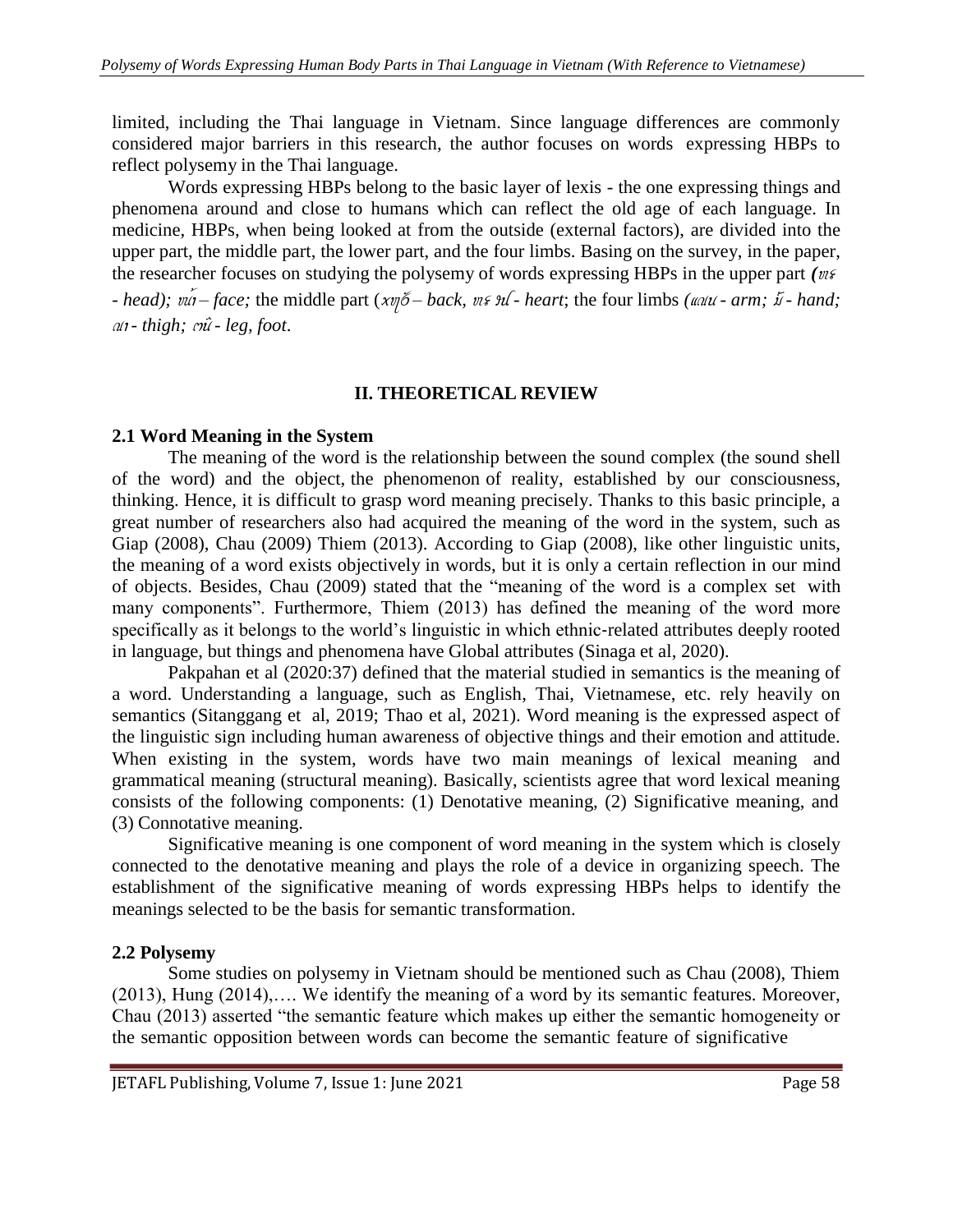semantic". According to Thiem (2013), "As far as the linguistic concern, the individual semantic feature is the smallest units of meaning in a word which can not be divided anymore".

Polysemy is a phenomenon in which a word has several meanings that have some recognizable relationship with each other. In the semantic structure of polysemy, the identification of the original and the derived meanings must be based on two fundamental rules: rule of human perception, and rule of word meaning transformation. Besides, another basis is the development history of mankind's civilization.

A word (either single or complex), at its appearance, has only one denotation. After a while in use, it may have new denotations. The more they appear, the more possible it is for the word's connotation to change. The transformation of word meaning is closely related to the semantic structure with semantemes separated during the identification of word meanings. This paper applies the method of analyzing meaning components to set up the significative meaning structure of words expressing HBPs in the Thai language, thus identifying the semantemes chosen to be the basis for the transformation.

# **III. RESEARCH METHODOLOGY**

### **3.1 Data Collection**

As sources of data, this study surveys Thai rhymes, fairy tales, riddles, and riddle songs. As for linguistic data of daily speeches, the data used in the paper is limited within the Thai Den language in the city of Son La, Son La province.

#### **3.2 Linguistic Methods and Tactics**

3.2.1. Field research methods of linguistics

- A. Techniques of recording, note-taking, photo-taking: These techniques are used to collect the data correctly and sufficiently
- B. Analyze the statistics: Count, classify, and systematize words expressing HBPs in the Thai language in polysemy.

### 3.2.2. Method of Description

The method was applied after linguistic data has been studied with three tactics:

- A. Analyze the context: This tactic was used to study linguistic data beyond the sentence level in the Thai language containing words expressing HBPs.
- B. Analyze the components: This tactic was used to analyze the meanings of words expressing HBPs in the system. From there, the paper separates the central meaning from the peripheral one.
- C. Analyze case study: A case study was used to concentrate on analyzing several typical cases or cases with problems to make general comments or explain the characteristics or differences from specific aspects.

The research also applied the tactics of statistics and classification.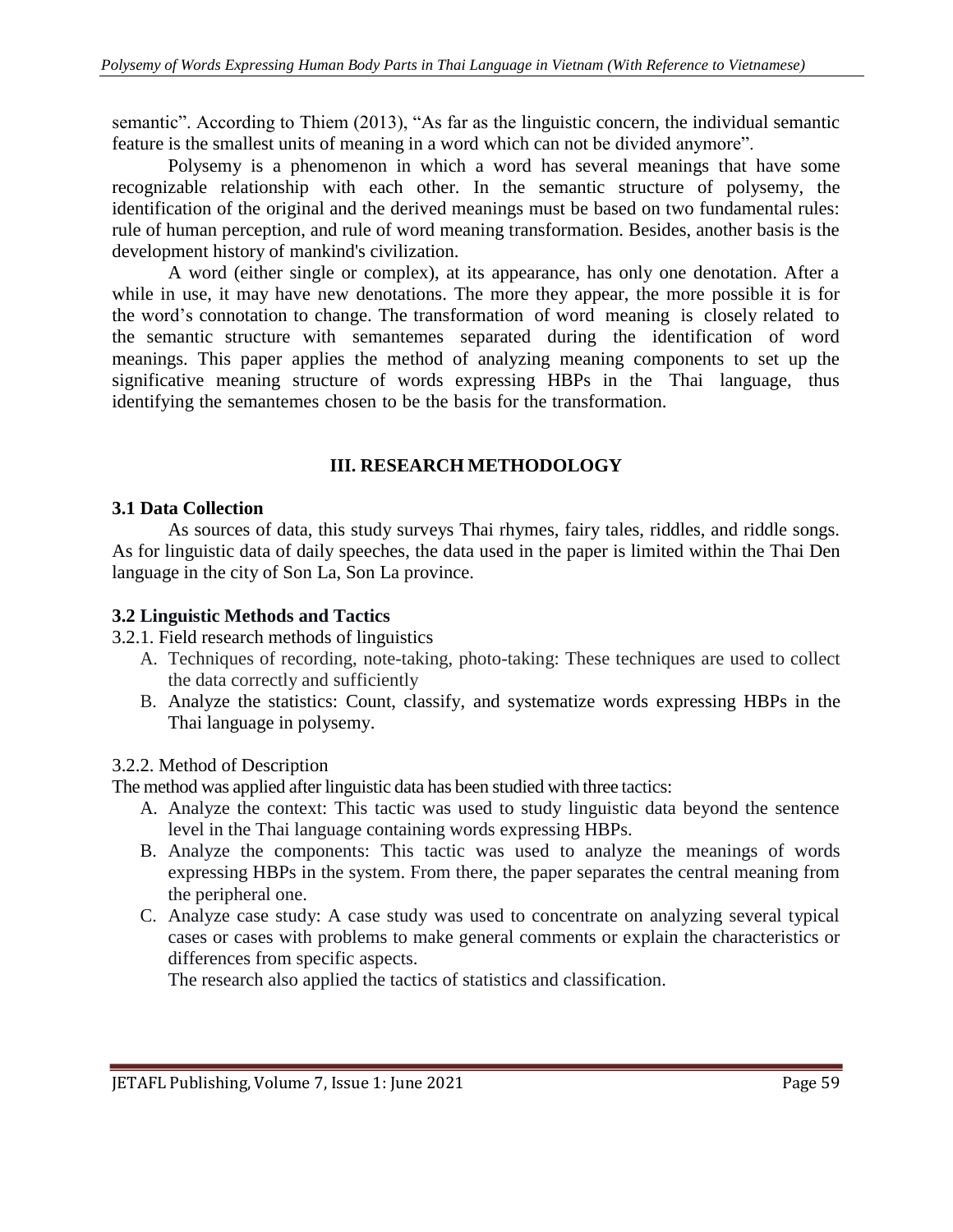# **IV. RESEARCH FINDINGS AND DISCUSSION**

# **4.1 Research Findings**



**Diagram 1. Bar chart presenting the number of HBPs with the original and derived meanings in the Thai language**

In total, there are 107 words expressing HBPs in Thai with original and derived meanings (10) words with original meanings and 97 words with derived meanings). As for words with original meanings, words expressing HBPs of the four limbs still rank first with 6 over 10 (60%). Next are words expressing HBPs of the upper part and the middle part (2 over 10, equivalent to 20%). As for words with derived meanings, words expressing HBPs of the upper part account for the largest (36 over 97, or 37,1%); words expressing HBPs of the four limbs comes second (35 over 97, equivalent to 36,1%); next are words expressing HBPs of the middle part (26 over 97, equivalent to 26.8%). According to the survey results, the polysemy of words expressing HBPs in the Thai language was considered in three aspects: (1) Polysemy of words expressing HBPs of the upper part, (2) Polysemy of words expressing HBPs of the middle part, and (3) Polysemy of words expressing HBPs of the four limbs.

# **4.2. Discussion**

# **1. Polysemy of words expressing HBPs of the upper part in the Thai language in Vietnam**

*a.* Polysemy of the word expressing  $n \xi$  - head

A word expressing  $m\epsilon$  *- head* appears 48 times with its original meaning, so the word  $m\epsilon$ in the Thai language can be defined as: "The core and sacred body part of human or animal which is upper or ahead with the round shape, containing the brain". From there, the structure of the connotations of the word  $n \xi$  are identified as follows:

 $\mathbb{R}$ : [body part of human or animal] [core] [sacred] [upper and ahead] [round shape] [contain brain].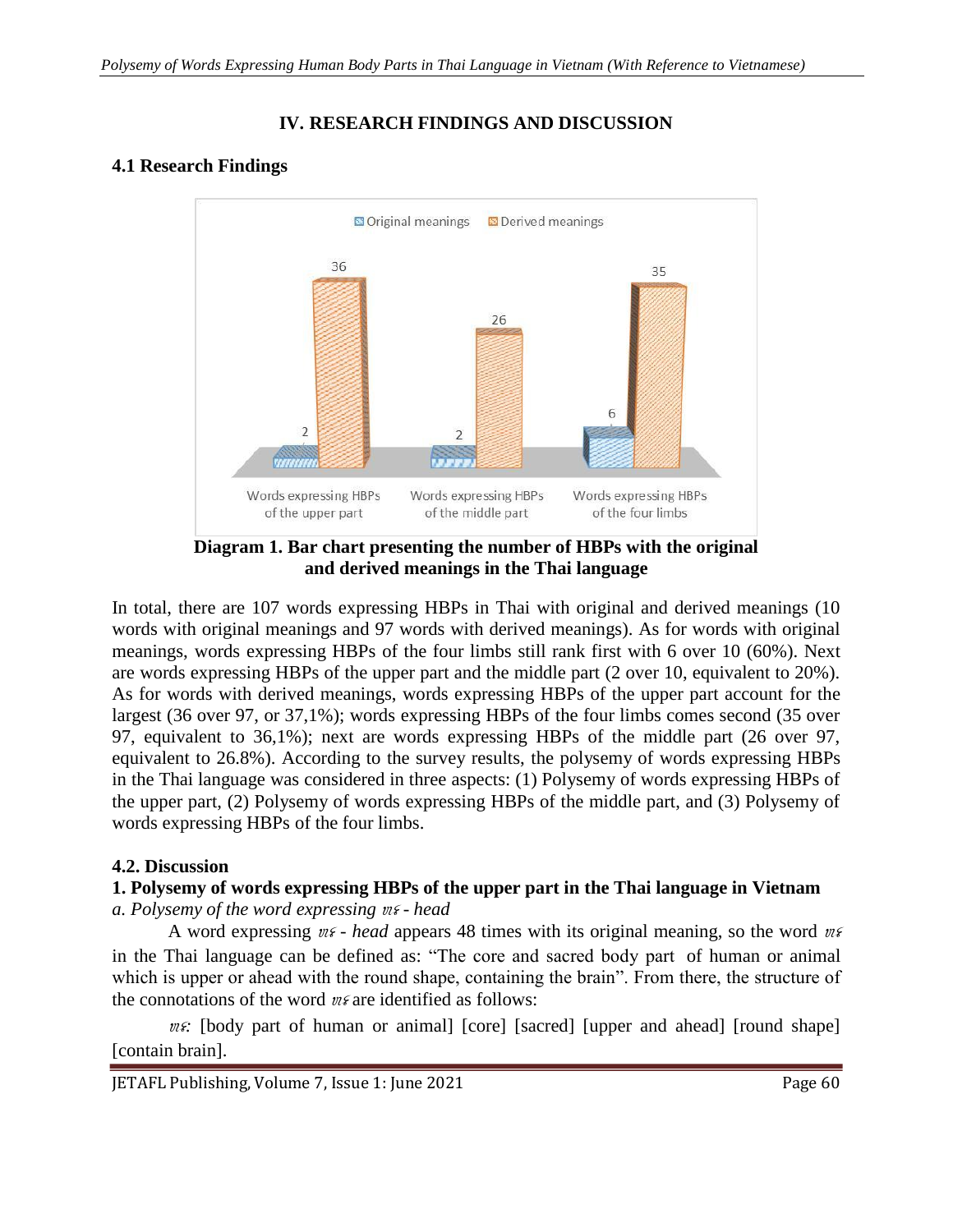The meaning transformation of the word  $m\epsilon$  is based on four semantemes: [core] [sacred] [upper and ahead] [round shape]. On that basis, this word has its meaning transformation in five following aspects:

*(i)* Based on the semanteme [core], the word expressing HBPs  $w\epsilon$  transfers to express "The first and foremost position of a man":  $\overline{a}$   $\overline{b}$   $\overline{w}$   $\overline{s}$   $\overline{w}$  *is and to the host.* 

*(ii)* Based on the semanteme [sacred],  $n \notin$  transfer to express the two aspects: Expressing "the family relation of Thai people":  $\acute{w}$  we would - *People who are in mourning.* 

- Expressing "human life value": *un m<sup>s</sup>* - *human life value* 

(iii) Based on the semanteme [upper and ahead], word  $m\epsilon$  *- head* transfers to express "the first and foremost position of things":  $\psi \in \mathcal{X}$  *water source,*  $\psi \in \mathcal{X}$  *waist Band,*  $\psi \circ \psi$  *wit - first*  $w_{\mathcal{A}}$  *water-alcohol (ruou đầul),*  $w_{\mathcal{A}}$  $\omega$  *- patriarch,*  $w_{\mathcal{A}}$  $w_{\mathcal{A}}$  *<i>ishing-nets,*  $w_{\mathcal{A}}$   $w_{\mathcal{A}}$  *the bow of the boat,...* 

(iv) Based on the semanteme [round shape],  $n \epsilon$  *- head* transfers to express "the roundshaped things which are similar to the "head":  $n \in \mathbb{R}$  *ms mon – head the sprouted bulb,*  $n \in \mathbb{R}$  *mon*  $n\hat{\theta}$  *- head of garlic, we well*  $\frac{d}{dt}$  *- head of onion.* 

Basing on some contexts in which the word  $n \in \mathbb{Z}$  appears, it can be seen that the new expression scope of  $n \in \mathbb{R}$  in the Thai language is "expressing the family relation, human life value, the first and foremost position of a man, round-shaped things like head, The first and foremost position of things"

With reference to the meaning transformation of  $n \epsilon$  *- head* in Vietnamese, that of the word  $m\epsilon$  in the Thai language is similar in terms of three transformation scopes (expressing "The first and foremost position things", "round-shaped things like head", "the first and foremost position of a man") but there are differences in the two expression aspects: "the family relation", "human life value".

The transference in the meaning of  $w\epsilon$ -head can be seen in the following illustration.



**Diagram 2.** The meaning transference of the word  $n \epsilon$ -head in the Thai language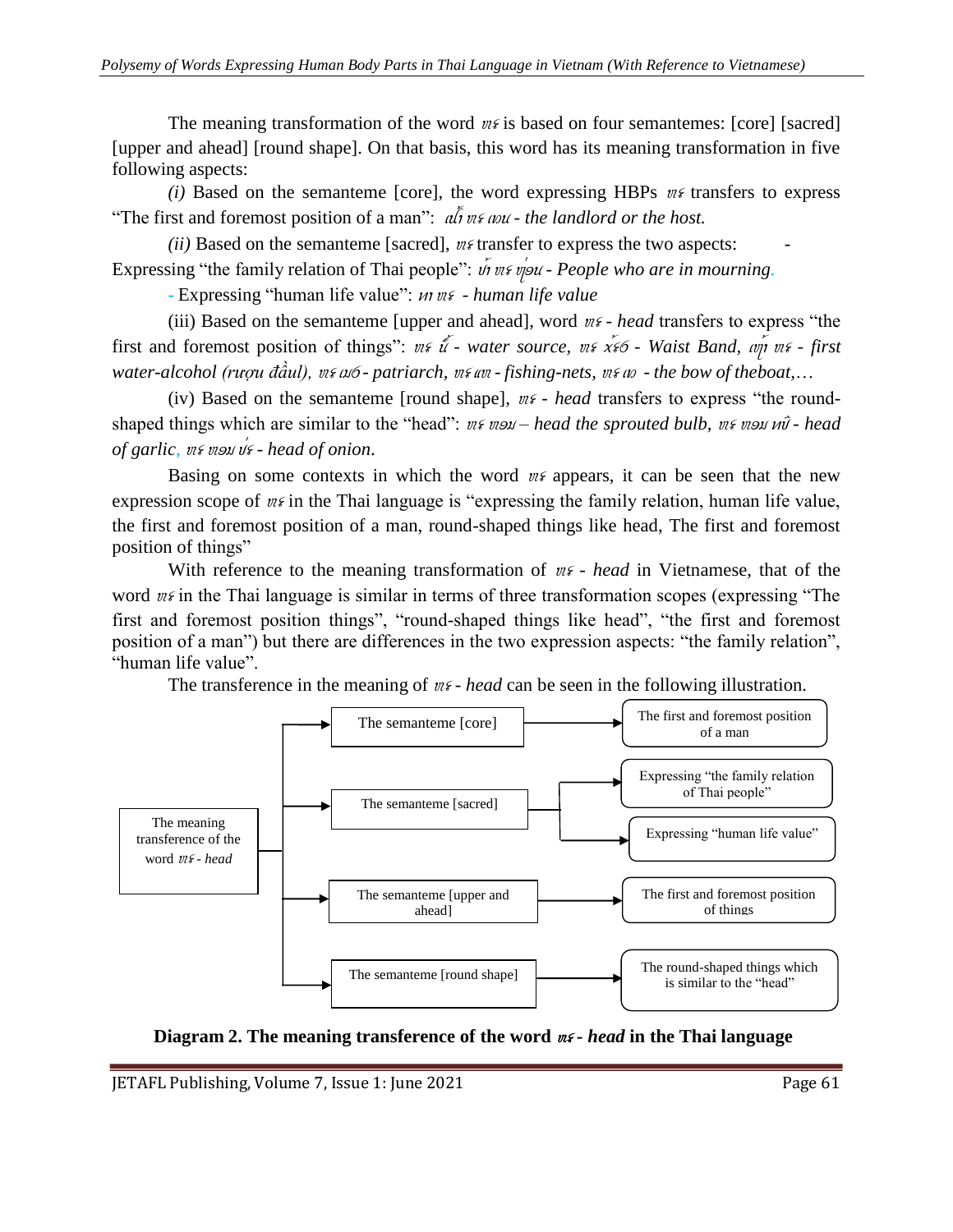*b. Polysemy of words expressing*  $\nu\acute{a}$  *- face* 

The word expressing human body part  $\overline{va}$  *- face* appears 68 times with its original meaning, so the word  $\vec{wa}$  in the Thai language can be defined as "Body parts protruding in the front part of the human head from the forehead to the chin". From there, the structure of the connotations of the word  $v\acute{a}$  are identified as follows:

 $\eta$ : [body part] [protrude in the front part] [belongs to human head][ from the forehead to the chin]

The meaning transformation of the word  $v\acute{a}$  is based on the semanteme [protrude in the front part]. On that basis,  $v\acute{a}$  in the Thai language has its meaning transformation in 6 following aspects:

(i) Expressing "surface of things":  $v\acute{a}$   $u\acute{a}u$  - *table surface;*  $v\acute{a}$  *it*<sup>\*</sup>- paper surface;  $v\acute{a}$   $u\acute{a}$  *blanket surface; va avou - glass surface, mirror surface; va <i>x* -Mattress; va *vusu – pillow; va rib - seat;* n\*a f&}G *- river surface*.

*(ii)* Expressing "front parts of things":  $v\acute{a}$   $\acute{a}$   $\acute{c}$  *front panels,*  $v\acute{a}$  *ch* $\acute{o}$  *– front side window.* 

*(iii)* Expressing "job of a man":  $v\acute{a}$   $\acute{a}$   $\acute{b}$   $\acute{b}$  *– job.* 

*(iv)* Expressing "human personality":  $v\acute{a}i \acute{b}i - shameless$ ,  $\acute{q}v\acute{a}i - incompatible$ ..

(v) Expressing "face of a man":  $\omega_1$  *ion*  $\omega_1$  *– honourable, ibu va - satisfied,*  $\hat{\sigma}$  *va - happy,*  $\hat{\omega}$  *ware*  $-p$ *roud,*  $\hat{y}$  *vut* – *present*.

(vi) Expressing "human mood":  $\hat{\phi}$ fo  $\hat{\psi}$ n *- forgivable,*  $\hat{\psi}$ *n*  $\hat{\psi}$  *- shameful,*  $\hat{\psi}$ *n*  $\hat{\psi}$  *reserved,*  $\hat{\psi}$ n  $\alpha$ <sup>*to - out of breath,*  $\alpha$ *<sub><i>xx*</sub>  $\alpha$ <sup>*n*</sup> – *happy*,...</sup>

The transference in the meaning of  $\omega t$  *- face* can be seen in the following illustration.



**Diagram** 3. The meaning transference of the word  $\overline{m}$  *face* **in the Thai language**

**2. Polysemy of words expressing HBPs of the middle part in the Thai language in Vietnam** *a. Polysemy of word expressing* xl}G *- back*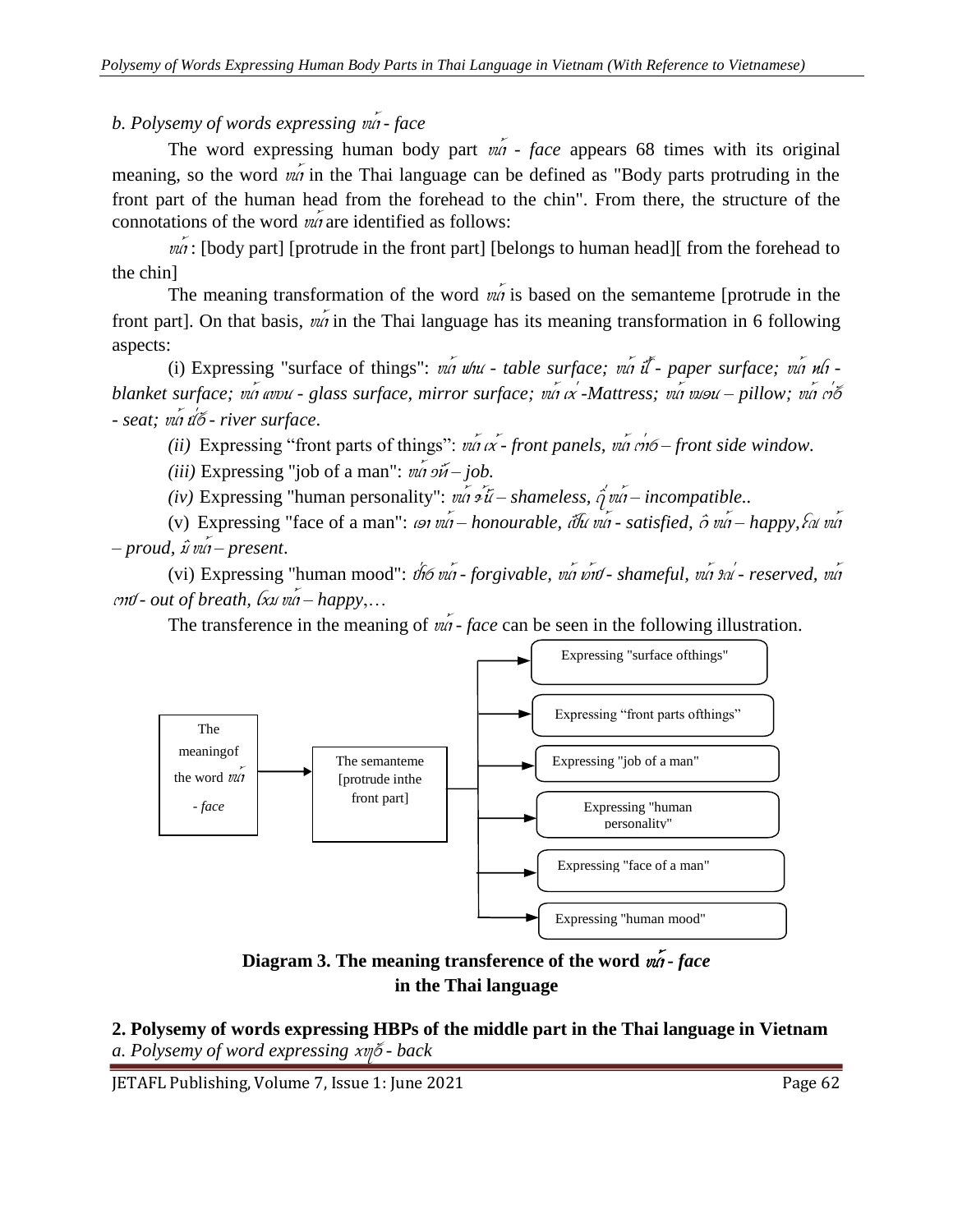The word *back* appears 10 times with its original meaning, so  $x \psi \delta$  - back is defined as: "The rear of the human body or the upper part of the animal against the chest and abdomen". From there, the structure of the connotations of the word  $x\eta\tilde{\delta}$  - back is identified as follows:

 $x\psi$ <sup>6</sup>: [the rear of the upper part of the body] [against chest and abdomen]

Based on the semanteme [the rear of the upper part of the body], the word  $x\eta\delta$  transfers to express "human body part which is similar to the "back":  $xy\delta x\hat{i}$  *- back of the foot,*  $xy\delta \hat{i}$ *- back of the hand.* For example:

(Eg.1)  $\frac{\partial^2 f}{\partial x \partial y}$   $\frac{\partial f}{\partial y}$ ,  $\frac{\partial f}{\partial y}$   $\frac{\partial f}{\partial x}$   $\frac{\partial f}{\partial y}$  *- The palm is the back of the handis the flesh* (The Thai rhymes). In this example, the word  $xy\tilde{\phi} \tilde{x}$  *- the back of the hand* belongsto the semanteme [the rear or the upper part of the body] of the word  $x \eta \delta$ .

With reference to the meaning transformation of  $x \psi \delta$  *- back* in Vietnamese, there is no transformation of this word in the Thai language.

Therefore, the word back in the Thai language has a new reference which can be defined as "human body part which is similar to the back".

The transference in the meaning of  $x \eta \tilde{\delta}$  *- back* can be seen in the following illustration.



**Diagram 4. The meaning transference of the word** xl}G *- back* **in the Thai language**

# *b. Polysemy of the word expressing*  $\mathfrak{m} \mathfrak{s} \mathfrak{m}$  *- heart*

The word  $\mathfrak{m}\mathfrak{s}$   $\mathfrak{m}$  – *heart* appears 116 times with its original meaning, so the word *heart* is defined as: "The central part of the circulatory system which is very important to human existence". From there, the structure of the connotations of the word *heart* is identified as follows:

 $\mathbb{W}\{\mathcal{H}\}$ : [The central part of the circulatory system] [important to human existence].

Based on the semanteme [important to human existence], the word  $n \in \mathcal{H}$  transfers to express 3 following aspects:

- Expressing "human charateristics":  $w\epsilon$   $\mathcal{U}(\omega) -$  gullible,  $w\epsilon$   $\mathcal{U}(\omega)\omega$  - greedy,  $\epsilon$   $\mathcal{U}(\omega)\omega'$  *certain, we sul linu - calm, we sul xit - hot-tempered, we sul at - characteristic, we sul lilu* 

*- reserved,* h> Ys doN *- blunt,* h> Ys H\*oN *- hotheaded,* h> Ys eCb *– intolerable,* h> Ys ekG *- brave,* h> Ys Yz& *- strong,* h> Ys N\*oJ *- weak,* h> Ys UX *- blunt,* h> Ys HaN *– courageous,* h> Ys c\*a *- decisive,*

- Expressing "human intellect":  $n \in \mathcal{H}$  (96 - *clever,*  $n \in \mathcal{H}$  *ut-stupid,* 

- Expressing "human affection":  $w \in \mathcal{H}$  ob-faithful,  $w \in \mathcal{H}$  *n*(of-generous,  $w \in \mathcal{H}$  and *- tormented,* h> Ys AL\*c *- profound,*

(Eg.2) *Fvj* čvu caló ut ww i use ilő n wiw as *Fvj* čva - On hearing that, her stepmother was *greedy to steal everything* (The Thai fairy tale). In this example (2), the word *greed* transfers to express the stepmother's greed to her husband's daughter.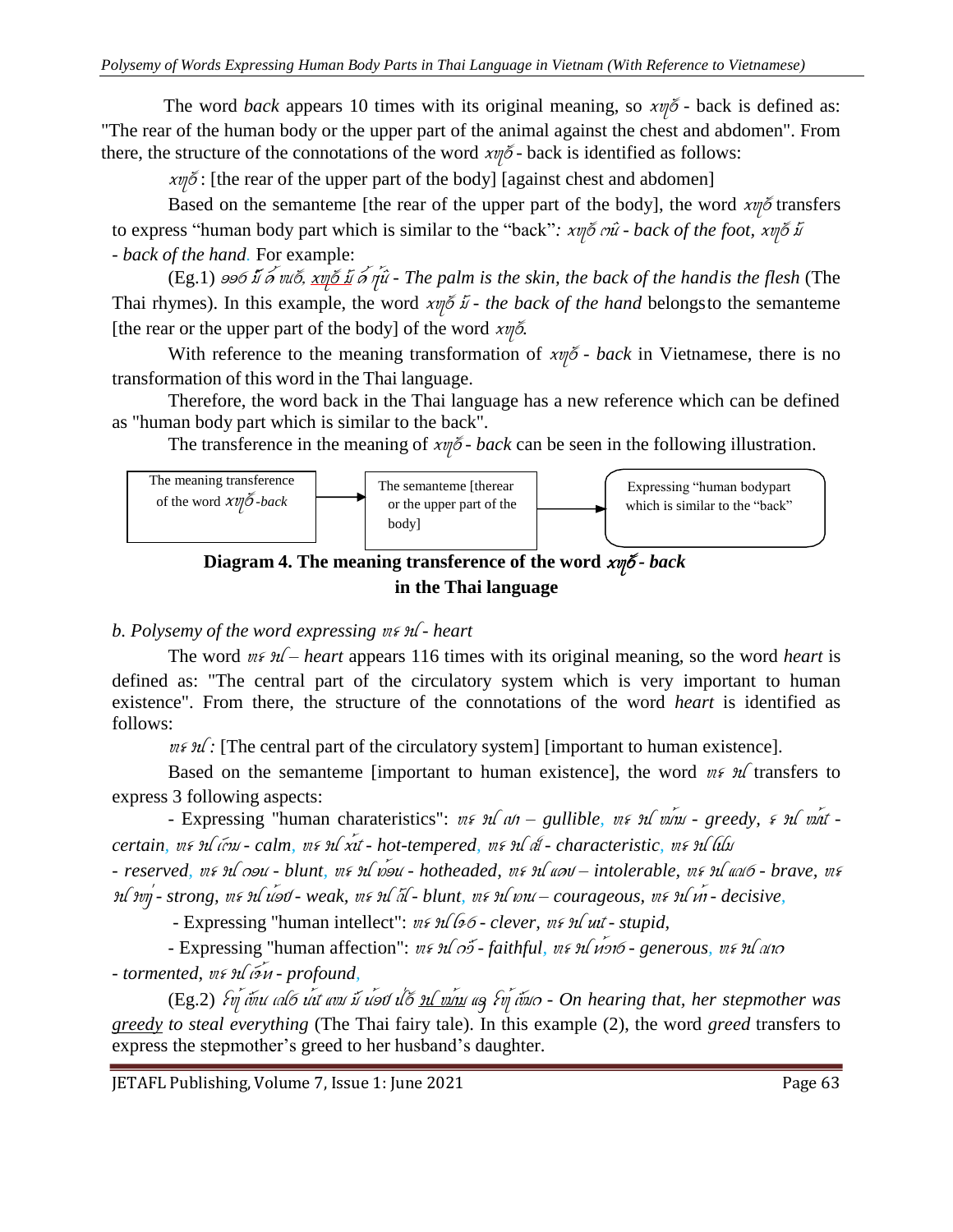From the point of view of Thai people, the part "heart" plays a very important role in determining human life. This concept can be explained through the Thai fairy tale *Seven heroes* killing King Man: (Eg.3) ม*่อป* <u>พร หเ</u> ณอ6 ฟ6 ปร มิ แพม นา6 เาน้ เป์ ร<sup>ี</sup> ทู. แพม นา6 เาน้ คูน ้ม ึ มๆ *้ ด*์ โท ุ้ พาฟ นั้ เม x่รป mac h> Ys Za Yh\* M\$ AB H\*oN laJ ec&G AB <sup>C</sup>UM laJ. mac h> Ys Yl CUM laJ UH p> O\*\$ iS taJ *- Each heart of the kings is cared for by a fairy. Everyday, the fairy carries water to wash (flush) the heart so that it does not become too hot or too cold. The king with a cold heart will die.*

Basing on the context extracted from the saying of an old man who works as a pharmacist, the heart is taken care of very carefully which shows its importance to human life. According to him, the hearts of the kings on earth were carefully nurtured and protected by the God in Heaven. Seven heroes must find a way to change King Man's heart and then use a crossbow to pierce into that heart so that King Man will die.

The following examples are from the fairy tales of Thai people:

(Eg.4) s ba C}d CuG UH b\*a N\*oJ iM h> Ys Yz& AB S\*iV [x ciN n\*}G Yf *- T*he boy with a brave heart refused to beg even though he was in need of funds.

(Eg.5)  $\delta v_1'$   $\delta v_1$   $\delta u$   $\delta u$   $\delta u$   $\delta u$   $\delta u$   $\delta u$   $\delta v$   $\delta u$   $\delta u$   $\delta u$   $\delta u$   $\delta u$   $\delta u$   $\delta u$   $\delta u$   $\delta u$   $\delta u$   $\delta u$   $\delta u$   $\delta u$   $\delta u$   $\delta u$   $\delta u$   $\delta u$   $\delta u$   $\delta u$   $\delta u$   $\delta u$   $\delta u$   $\delta u$   $\delta u$   $\delta u$   $\delta u$ greedy to steal all the things.

In the above examples, the words brave heart, greedy are those with transferred meanings that belong to the semanteme [very important to the human existence] in the structure of the connotations of the word *heart.*

With reference to the meaning transformation of the word *heart* in Vietnamese, there is only one similar aspect of the word *heart* in Vietnamese (expressing "human affection") with words which have the same meaning as those in Thai in this aspect ( *big heart, generous heart*,...). The difference can occur in the derived meanings. The word *h> Ys - heart* has a new reference - "human intellect" - compared with the one in Vietnamese.

The transference in the meaning of  $n \in \mathcal{H}$  *heart* can be seen in the following illustration.



**Diagram** 5. The meaning transference of the word  $\mathbb{W} \times \mathbb{W}$ - *heart* **in the Thai language**

#### **3. Polysemy of words expressing HBPs of the four limbs in the Thai language in Vietnam**  $a.$  *Polysemy of the word*  $a \omega \omega$  - *arm;*  $\tilde{\omega}$  - *hand*

The original meaning of  $\omega \omega t - a r m$  is used at the frequency of 35 times and  $\tilde{\omega}$  -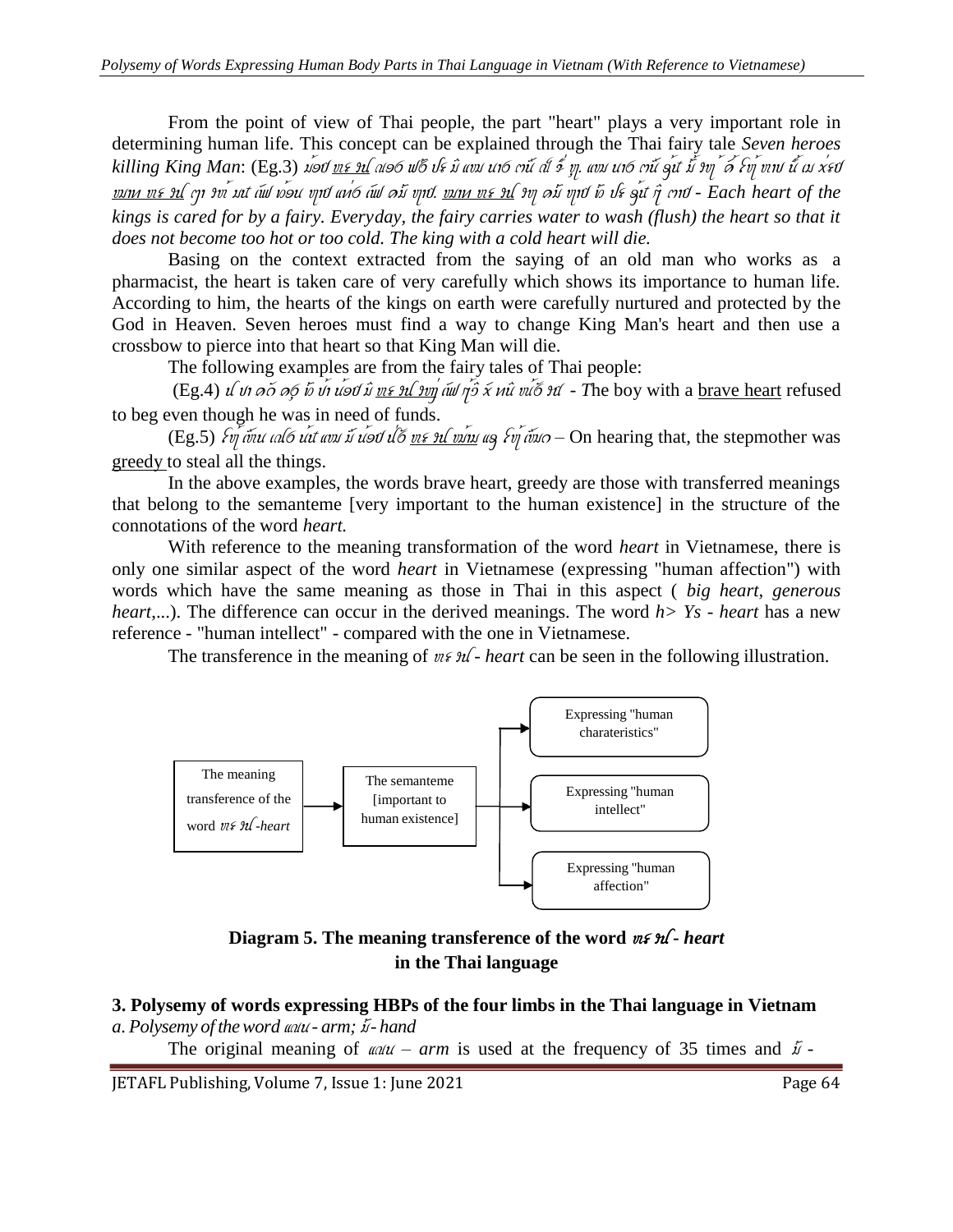*hand* 78 times. Accordingly, the meanings of these words are identified as follow:

(1) The word  $\omega/\omega - arm$  has two meanings including "Each of the two upper limbs of the human body from the shoulder to the tip of the longest finger used to work" and "The human body part from the shoulder to the wrist".

(2) The word  $\tilde{\mu}$  – *hand* has two meanings including "The human body part from the shoulder to the tip of the longest finger used to work" and "The end part of a person's arm beyond the wrist from the wrist to the tip of the longest finger including the cylinder and slender fingers used to hold".

Basing on the meanings of  $\omega \omega t$  -  $arm$ , the denotation structure of  $\omega \omega t$  – hand is identified as follow:  $\omega\omega - a\tau m$  *I*: [Each of the two upper limbs of the human body] [from the shoulder to the tip of the longest finger] [using to work];  $\omega \omega$  *- arm* 2: [the human body part] [from the shoulder to the wrist]

Basing on the meanings of  $\tilde{\mu}$  *- hand*, the denotation structure of  $\tilde{\mu}$  *- hand* is identified as follow:  $\tilde{\mu}$  *- hand 1*: [The human body part] [from the shoulder to the tip of the longest finger] [using to work];  $\tilde{\psi}$  – *hand* 2: [The end part of a person's arm beyond the wrist] [from the wrist to the tip of the longest finger] [including the cylinder and slender fingers] [using to hold]

Looking at the 3 semantemes: [from the shoulder to the tip of the longest finger], [from the wrist to the tip of the longest finger], and [using to work], *and a*nd  $\tilde{U}$  in the Thai language has the meaning transference into the following areas:

a1. Based on the semanteme [from the shoulder to the tip of the longest finger] and [from the wrist to the tip of the longest finger],  $\omega \omega \omega$  and  $\tilde{\omega}$  have meaning transference to mean "Thai people's unit of measurement by hand". So far, in measuring the length of weave tools, pillars, fields, etc., Thai people have used units of measurement by hand, specifically:

| N <sub>0</sub> | Word                                                    | N <sub>0</sub> | Word                                                                                                                                                                                | N <sub>0</sub> | Word                                               |
|----------------|---------------------------------------------------------|----------------|-------------------------------------------------------------------------------------------------------------------------------------------------------------------------------------|----------------|----------------------------------------------------|
| $\mathbf{1}$   | $\tilde{\tilde{M}}$<br>ดอป<br>an<br>approximate handful | 6              | $\omega \omega$ - a unit of measurement<br>that is equivalent to the<br>length from the shoulder to<br>the tip of the longest finger.                                               | 11             | 91 <i>«6u</i> - morethan<br>an arm span            |
| $\overline{2}$ | $\hat{m}$ - a handful                                   | $\overline{7}$ | 91, wh - arm span                                                                                                                                                                   | 12             | ปอน<br>less<br>91<br>than an arm span              |
| 3              | n that is a handful anda<br>half                        | 8              | of<br>unit<br>a<br>X <sub>9</sub><br>91<br>that<br>measurement<br>1S<br>equivalent to the total length<br>of an arm span and from the<br>elbow to the tip of the<br>longest finger. | 13             | $\hat{w}$ - a fistful                              |
|                | $\mathcal{A}\tilde{\mathcal{V}}$ - span                 |                | of<br>unit<br>$\mathcal{U}\mathcal{U}$<br>a<br>91<br>that<br>measurement<br><b>1S</b>                                                                                               |                | double<br>ทอป<br>$\mathfrak{a}$<br>handful<br>(two |

**Table 1. The number of words expressing Thai people's units of measurements by hand**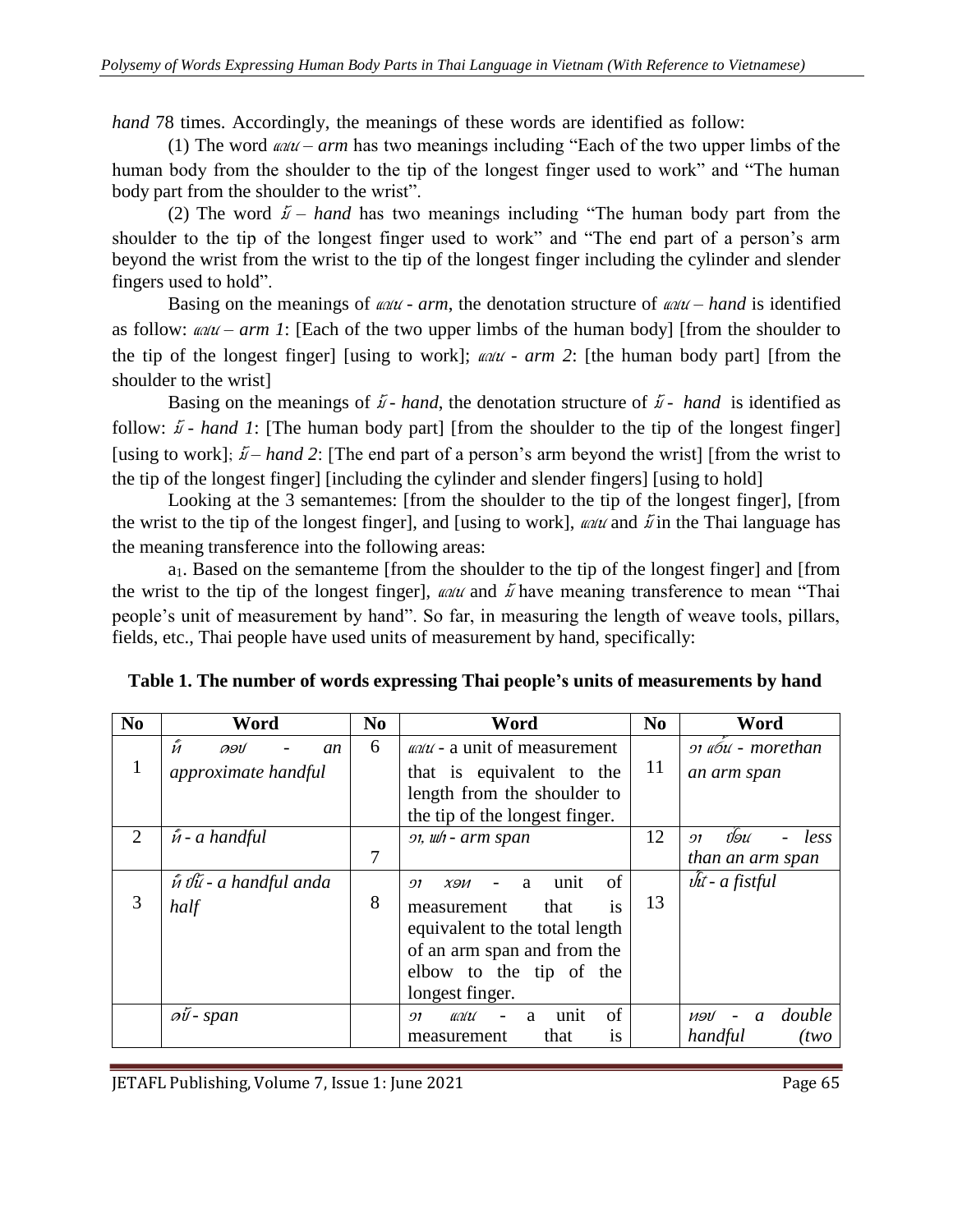| N <sub>0</sub> | Word                              | N <sub>0</sub> | Word                           | N <sub>0</sub> | Word               |
|----------------|-----------------------------------|----------------|--------------------------------|----------------|--------------------|
| $\overline{4}$ |                                   | 9              | equivalent to the total length | 14             | hands)             |
|                |                                   |                | of an arm span and from        |                |                    |
|                |                                   |                | the shoulder to the tip of the |                |                    |
|                |                                   |                | longest finger                 |                |                    |
| 5              | <sub>of</sub><br>don<br>unit<br>a | 10             |                                | 15             | nlıd<br>- a double |
|                | measurement that is               |                | half                           |                | handful (one hand) |
|                | equivalent to<br>the              |                |                                |                |                    |
|                | length from the elbow             |                |                                |                |                    |
|                | to the tip of the                 |                |                                |                |                    |
|                | longest finger.                   |                |                                |                |                    |

As surveyed, there are 15 words expressing inaccurate units of measurement by hand estimates (without using accurate tools) in the Thai language. In the meantime, there is only one unit of measurement by foot estimate that is *bad – step*. In Vietnamese there are 12 words of hand estimates *an arm,*phalanxes*, span, arm span, a bunch of, a pinch of, a piece of* and 1 foot estimate that is *step*. In theThai language, units of measurement by hand estimate are divided into 2 groups:

Group 1: Words to measure size and distance include  $\hat{n} \cos \theta$  *- an approximate handful*;  ${\hat{u}}$  *- a handful;*  ${\hat{u}}$   $\partial{\hat{u}}$  *- a handful and a half;*  $\partial{\hat{v}}$  *– span;*  $x \in \partial{u}$  *- a unit of measurement that is* equivalent to the length from the elbow to the tip of the longest finger;  $\omega \omega t$  - a unit of measurement that is equivalent to the length from the shoulder to the tip of the longest finger; *o*, *uh - arm span; <i>oi xon -* a unit of measurement that is equivalent to the total length of an arm span and from the shoulder to the tip of the longest finger;  $\sigma$  and  $\alpha$  - a unit of distance measurement that is equivalent to the total length of an arm span and from the shoulder to the tip of the longest finger; *or*  $m\bar{\delta}$  *- an arm span and a half or* a unit of measurement that is equivalent to the total length of an arm span and from the middle of the chest to the tip of the longest finger; Va eG\*N *- more than an arm span;* Va j&oN *- less than an arm span*. In the Thai language, the measurements by these units are not accurate as each person's handful, span, arm span, and "length from elbow to the tip of the longest finger" are different. In Vietnamese, there are only 4 words used to measure distance including *an arm, a* phalanx*, a span,* and an arm span while the Thai language has 12 words to measure distance and size by hand estimate. This shows the difference in partitioning the objective reality by Viet and Thai peoples. It is the difference in the languages in categorizing the objective reality that causedthe peoples' different linguistic world pictures. In their daily life and production activities, Thai people's measurement is mainly made by hand which reflects their economic life. Thai people rely on traditional handicrafts like weaving, plaiting, pottery, or carpentry, etc. Besides, their lifealso depends on natural resources (forest, river, etc.) for growing, hunting, gathering, and fishing.

Group 2: In the Thai language, there are 3 words to express number and volume including  $\hat{u}$  *- a handful; cob - a double handful (two hands);*  $\hat{u}$ *fu - a double handful (one hand).* For example:

(Eg.6) Luc ZiG Yh\* xaM cob <sup>c</sup>{b FaJ Q Ma w&> Ma ciN *– The daughter gave 3 double handfuls (two hands) and one double handful (one hand) of food.* (Daily speech)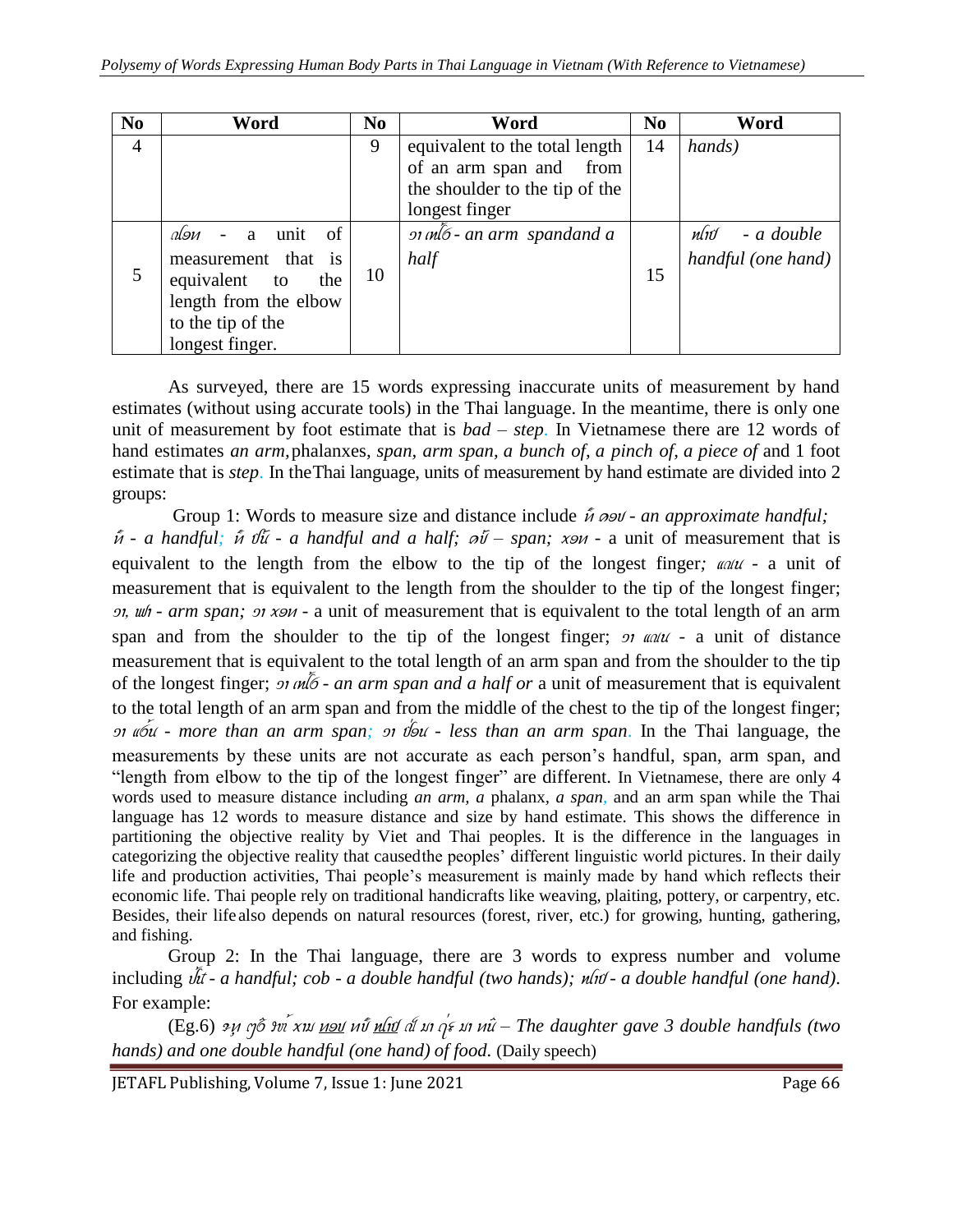In the Thai language, words of group 2 do not quantify correctly, but they are effective when Thai people need to estimate something. The only tool that they use to quantify is the hand, especially the palm of the hand. Moreover, the meaning [from the wrist to the tip of the longest finger] in the denotation of  $\tilde{\mu}$  - *hand* helps the listener to perceive rather clearly not only the quantity but the shape of the measured object as well. In Vietnamese, words expressing units of measurements in group 2 include *a double handful (one hand), a pinch of, a bunch of, an approximate handful, a bunches of, a piece of*. For instance, *She carried a bunch of straw to the kitchen; My grandma put a pinch of salt in thepot; He gave me 3 bunches of longan and left in a hurry,* etc. As can be seen, the number of words in group 2 in Vietnamese is more than the ones in the Thai language.

In terms of collocation, in Vietnamese, a word expressing units of measurement by hand is normally used in combination with a number in front of it (three arm spans, five phalanxes, six pinches, etc.) while in the Thai language they may combine with words of quantity either in front or and behind them  $(x_1y_1 \wedge y_2) -$  *three double handfuls (two hands);*  $n\omega$  *nd*  $\omega$  *- a double handful (one hand)*.

a<sub>2</sub>. The meaning transference of *ekN* and  $\tilde{\mu}$  is also based on the semanteme [using to work] to:

- Expressing human nature: *abu i steal*.

 $-$  Expressing human career:  $\hat{u}$   $\hat{y}$  - give a hand to somebody, help.

- Expressing human features:  $u$  i  $\delta$   $\tilde{\mu}$  - *be skillful with one's hands,*  $\delta$ *i*  $\delta$  *i* – *have free time* 

- Expressing things with shapes looking like human body parts " $\tilde{u}$  - hand": *ust*  $\tilde{u}$  *uto* -*Lady Finger Banana.*

Eg. 7)  $\acute{o}$ nd and viib v al <u>il is</u> yv yl un a - Hanh's father is the chairman's helper (Daily speech). In example (7),  $\hat{d} \hat{L}$  *– help* has meaning transference to express human career (helper).

The transference in the meaning of  $\omega \omega t$  *arm* and  $\tilde{\mu}$  *- hand* can be seen in the following illustration.

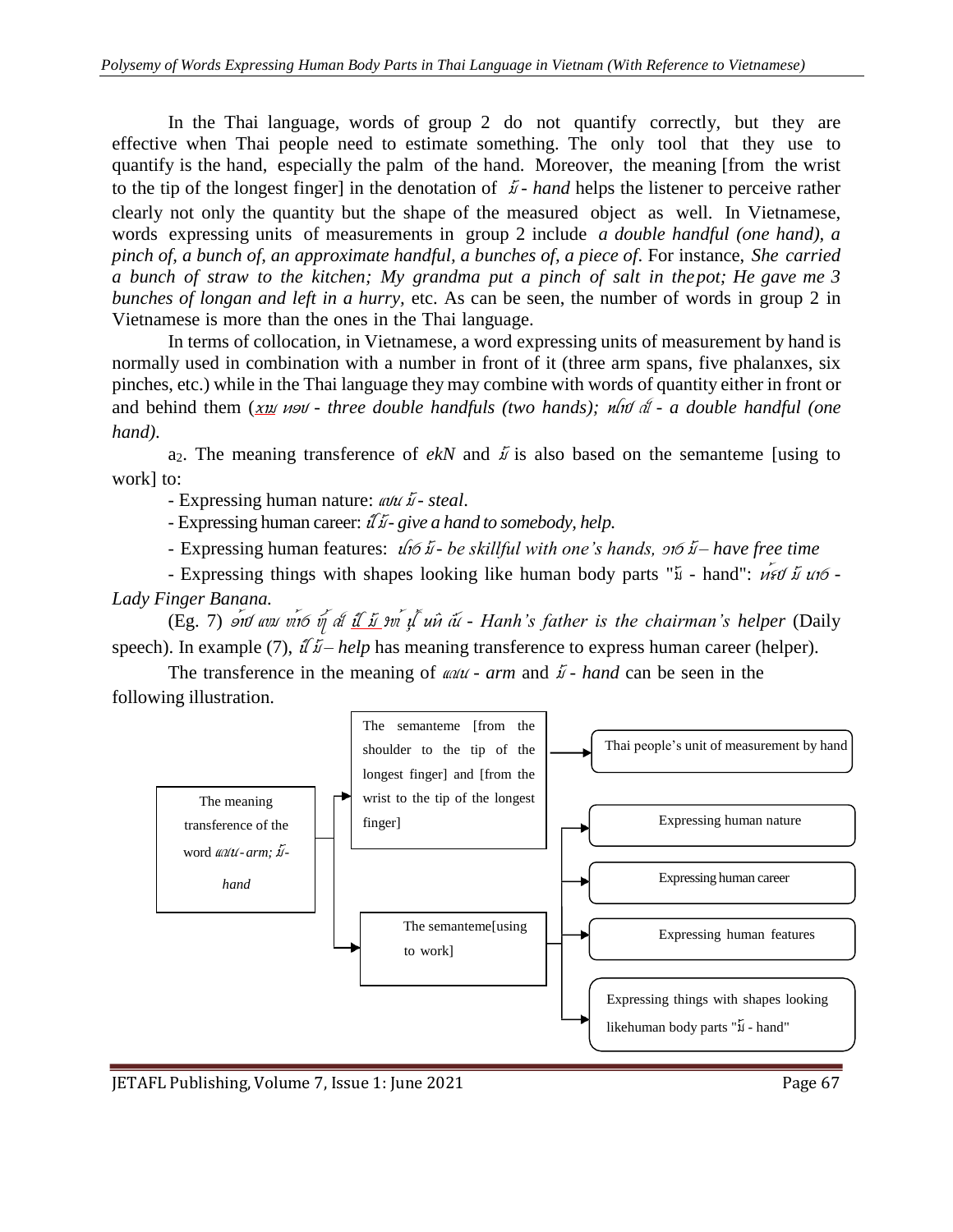# **Diagram** 6. The meaning transference of the word  $\omega \omega$ - arm; *i*- hand in the Thailanguage

As such, the new denotations of  $\omega \omega \omega$  and  $\ddot{\omega}$  in the Thai language express Thai people's units of measurement expressing human features, nature, and career and things with shapes looking like HBPs.

*b. Polysemy of the word*  $\omega$ *-thigh,*  $\omega$ *<sup>2</sup>-leg, foot* 

*b*<sub>1</sub>*. The polysemy of the word*  $\omega$ *<sup><i>i*</sup> - *thigh* 

The word  $a$  *thigh* appears 3 times in its original meaning. Accordingly, this word's meaning could be identified as the biggest part of the leg from the hip to the knee. On that base, the denotation structure of  $\omega$ *i* - *thigh* is worked out as follows:

 $\alpha$  *thigh*: [the biggest part of the leg] [from the hip to the knee]

The transference in the meaning of  $a_i$  - *thigh* is mainly the use of the semanteme [the biggest part of the leg] to express "parts of things looking like  $a_i - thigh$ ":  $a_i$   $\tilde{u}_i - the$  *spreading part of the lift net,*  $\alpha$  *x\*6 - pant swift,*  $\alpha$  *i*  $\alpha$  *- <i>crossbow,*  $\alpha$  *i*  $\alpha$ *6 - the whole village.* 

*(Eg. 8) an x6 vu6 ou an usu svn/?*  $\frac{2a}{100}$  *vu6 ou an usu svn* - What is the biggest in our whole *village?* (Thai riddle). In example (8), the word *at as*  $\omega$  *- đùi muòng* has meaning transference to express the social relationship in Thai people's villages. This transference of  $\alpha$ *t* - *thigh* only exists in the Thai language.

To sum up, the new denotation of an *-thigh* in the Thai language is the expression of the part of things that look like human thigh.

*b*<sub>2</sub>*. The polysemy of the word*  $\sigma \hat{u}$  *- <i>leg, foot* 

The word  $\hat{m}$  – *leg, foot* appears 42 times in its original meaning. In addition, the word  $\hat{m}$  – *leg, foot* has two meanings of "the lower extremity of human or animal body from the hip to the foot using to walk, stand, run, or jump, etc." and "the lower extremity of the human body from the ankle to the tip of the longest toe used to support the body when walking, standing, etc.". Hence, the denotation structure of  $r\hat{u}$  – *leg, foot* is illustrated as follow:  $r\hat{u}$  - *leg, foot* 1: [the lower extremity of human or animal body] [from the hip to the foot] [using to walk, stand, run, or jump, etc.] *;*  $\hat{m}$  *– leg, foot* 2: [the lower extremity of the human body] [from the ankle to the tip of thelongest toe] [using to support the body when walking, standing, etc.]

Basing on the structure of the significative meaning of words, the transference of  $\omega$ <sup>-</sup> *leg, foot* in the Thai language could be:

*(1)* Using the semanteme [the lower extremity of human or animal body] to express "the lower extremity of things":  $\eta \hat{u}$  whu - legs of the table,  $\eta \hat{u}$   $\eta \hat{\delta}$  - leg of the chair,  $\eta \hat{u}$   $\hat{\delta}$  - foot of the *ladder, etc.*

(2) Using the semanteme [used to walk, stand, run, or jump, etc.] to:

- Expressing human activities:  $\omega \sim \omega - \omega$  *replace,*  $\omega \sim \omega$  *info - support, etc.* 

- Expressing things' names:  $u \circ \hat{m}$  *- road.* 

*(3)* Using the semanteme [from the ankle to the tip of the longest toe] to express "things with foot position":  $\omega \hat{u}$   $\psi$  *- foot of the mountain,*  $\omega \hat{u}$  *an - the support of the casting-net,*  $\omega \hat{u}$  *if - fringe of the forest,*  $\sigma \hat{u}$  $\alpha$ *<sup><i>x*</sup> *- fringe of the shirt,*  $\sigma \hat{u}$  *x* $\hat{u}$  *-fringe of the dress, etc.* 

IETAFL Publishing, Volume 7, Issue 1: June 2021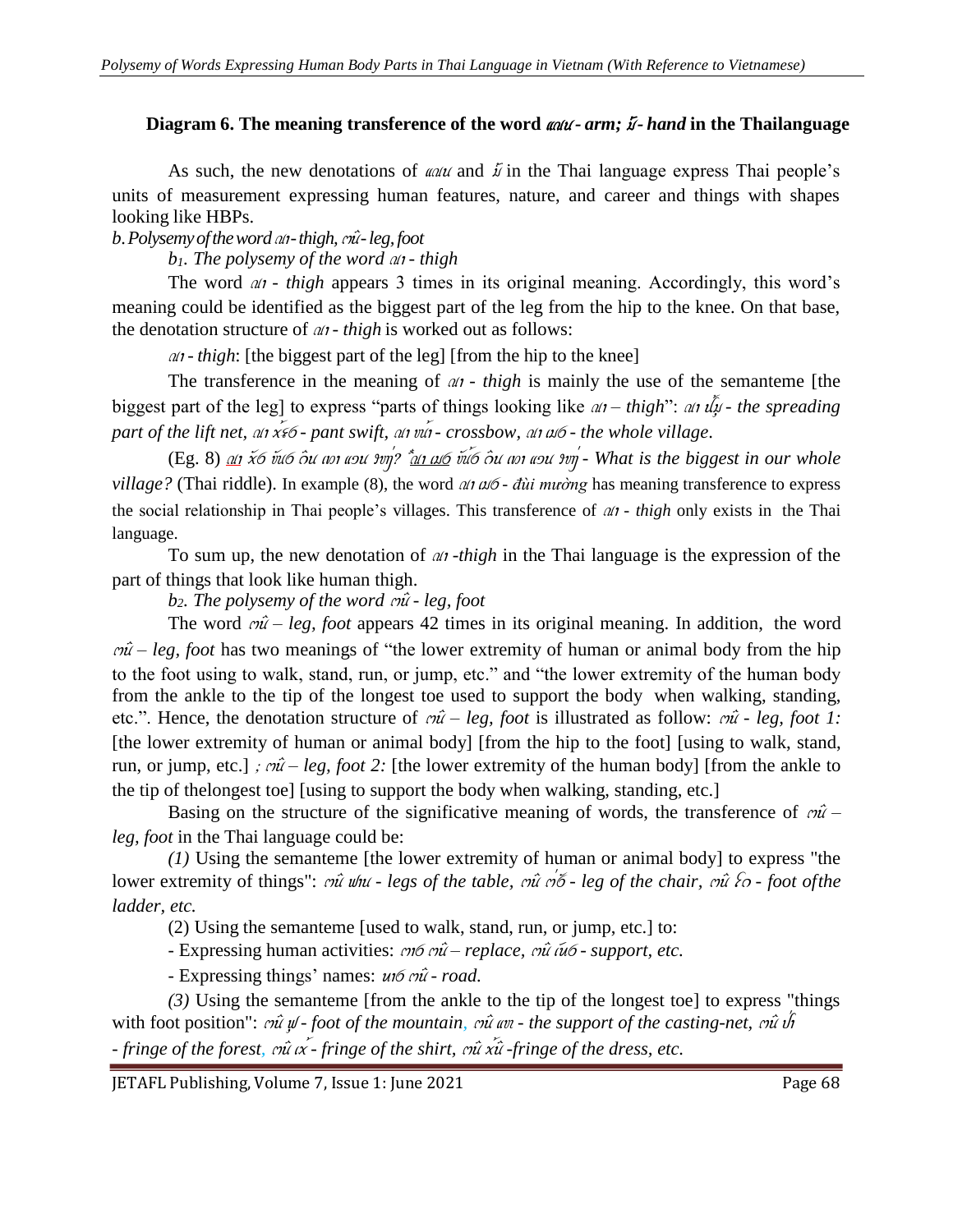The following illustration shows the meaning transference of  $\omega \hat{i}$  – *leg, foot* in the Thai language.



**Diagram** 7. The meaning transference of the word  $m\hat{i}$ -leg, foot **in the Thai language**

The meaning transference of  $\vec{m}$  – *leg, foot* in the Thai language is similar to that of the words  $c\hat{i}$  *- leg* or  $c\hat{i}$  *- foot* in Vietnamese in three aspects ("the lower extremity of things", "human activities" and "things with foot position"); however they are different in two aspects ("things' names" and "things with leg position"). As such, the new denotation of  $\omega \hat{i} - \omega_{\hat{i}}$ *foot* in the Thai language is expressing the lower extremity of things, human activities, and things with leg position, and expressing things' names.

Directions of semantic transformation of words expressing HBPs in the Thai language are as diversified and of multi-levels as Vietnamese. In the Thai language, there are 21 scopes of semantic transformation including "the first and foremost position of a man", "the family relation of Thai people", "human life value", "the first and foremost position of things", "the roundshaped things which are similar to the "head", "surface of things", "front parts of things", "job of a man", "human personality", "face of a man", "human mood", "human body part which is similar to the "back", "human characteristics", "human intellect", "human affection", "Thai people's unit of measurement by hand", "parts of things looking like *thigh*", "the lower extremity of things", "human activities", "things' names", "things with foot position".

### **V. CONCLUSION**

In polysemy, words expressing HBPs are studied in 3 aspects: polysemy of words expressing HBPs in the upper part, the middle part, and the four limbs. The semantic change of words expressing HBPs in the upper part is divided into 2 categories*:* things and time. We can see that the semantic change of these words is from the specific fields (job, artificial things,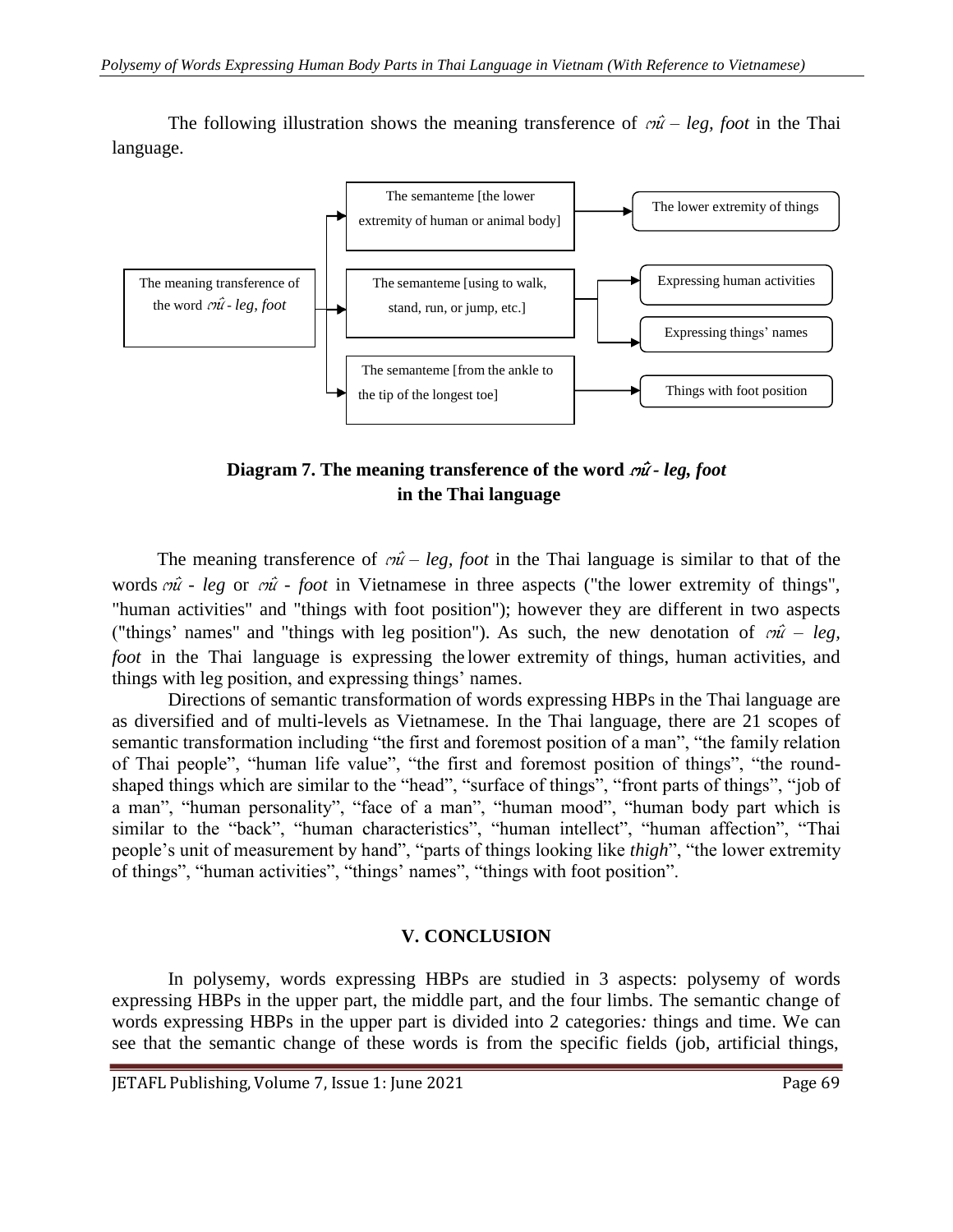natural things, things which look like human body parts) to the abstract one (family relationship, the face, the description of human, etc.); from the tangible categories (things) to intangible categories (time)*.* The semantic change in words expressing HBPs in the middle part is only into the human field in the aspects of emotion, characteristics, and intelligence of the human. In which, the word  $\psi \in \mathcal{U}$ - *heart* has more abundant semantic change and more level of semantic change than the word  $xy\delta$  *- back*. In comparison with words expressing HBPs in the upper part, words in the middle part in Thai has narrower. The polysemy aspects of words expressing HBPs  $\omega \omega t$  - *arm;*  $\tilde{\omega}$  - *hand* and  $\omega t$  - *thigh,*  $\tilde{\omega}$  *- leg, foot* are studied in the polysemy of word expressing HBPs in the four limbs. The semantic change of these words is in deep and multi- levels. They change into 2 categories: human, thing, and measurement unit categories. In the human category, the semantic change is expressed in the aspects of nature, occupation, human characteristics, and activities. In the thing category, the semantic change is expressed in the nomination of things that have the same appearance or position as human body parts.

### **REFERENCES**

- [1] Allan Keith (2001), *Natural Language Semantics*. Oxford: Blackwell.
- [2] Baldinger Kurt (1980), *Semantic Theory*. Oxford: Blackwell.
- [3] Best C.H Taylor N.B (1948), *The human body and its functions an elementary text book of physiology*, Toronto.
- [4] Bouilon Pierretten Federica Busa (2001), *The Language of Word Meaning*. Cambridge: Cambridge University Press.
- [5] Butterworth B.B (1992), *Laboratory anatomy of the human body*, Boston: McGraw Hill.
- [6] Trong. C (2005), *Understanding of Thai people in Vietnam,* National politics Publishing House
- [7] Chau. D.H. (2009), *Vietnamese Lexical Semantics*, National University Press, Hanoi.
- [8] Clayman (1995), *The human body*, New York: John Wiley & sons, Inc.
- [9] Cruse, D. Alan (1986), *Lexical Semantics*. Cambridge: Cambridge University Press.
- [10] Geeraerts, D. (2009), *Theories of Lexical Semantics*, Oxford University Press.
- [11] Giap. N.T (2008). *Linguistic Introduction,* Educational Press, Hanoi
- [12] Iordanskajav L. (1996), *The human body and linguistics*, [http://russian.cornell.](http://russian.cornell/) edu.
- [13] Johnson M.(1987), *The body in the mind*.Chicago: Univ.ofChicago Press.
- [14] Kearns Kate (2000), *Semantics*, Basingstoke: MacMillan.
- [15] Larissa M. (2014), *From human body parts to the embodiment of spatial conceptualization in English idioms*, [http://uk-cla.org.uk/proceedings,](http://uk-cla.org.uk/proceedings) pages 195 - 213.
- [16] Sinaga, D. A., Herman., Hutahaean, D. T. and Niswa, K. (2020). Semantic Analysis on Idiomatic Expression in the "Central Intelligence" Movie. *European Exploratory Scientific Journal, ISSN 2616-5740, Vol 4 No 3 (2020), PP. 10-19*.
- [17] Sitanggang, V., Hutahaean, D. T., and Herman. (2019). An Analysis of the Contents of Proclamation of Indonesian Independence in Semantic Role. *Multidisciplinary European Academic Journal, Issue Vol 1 No 1*.